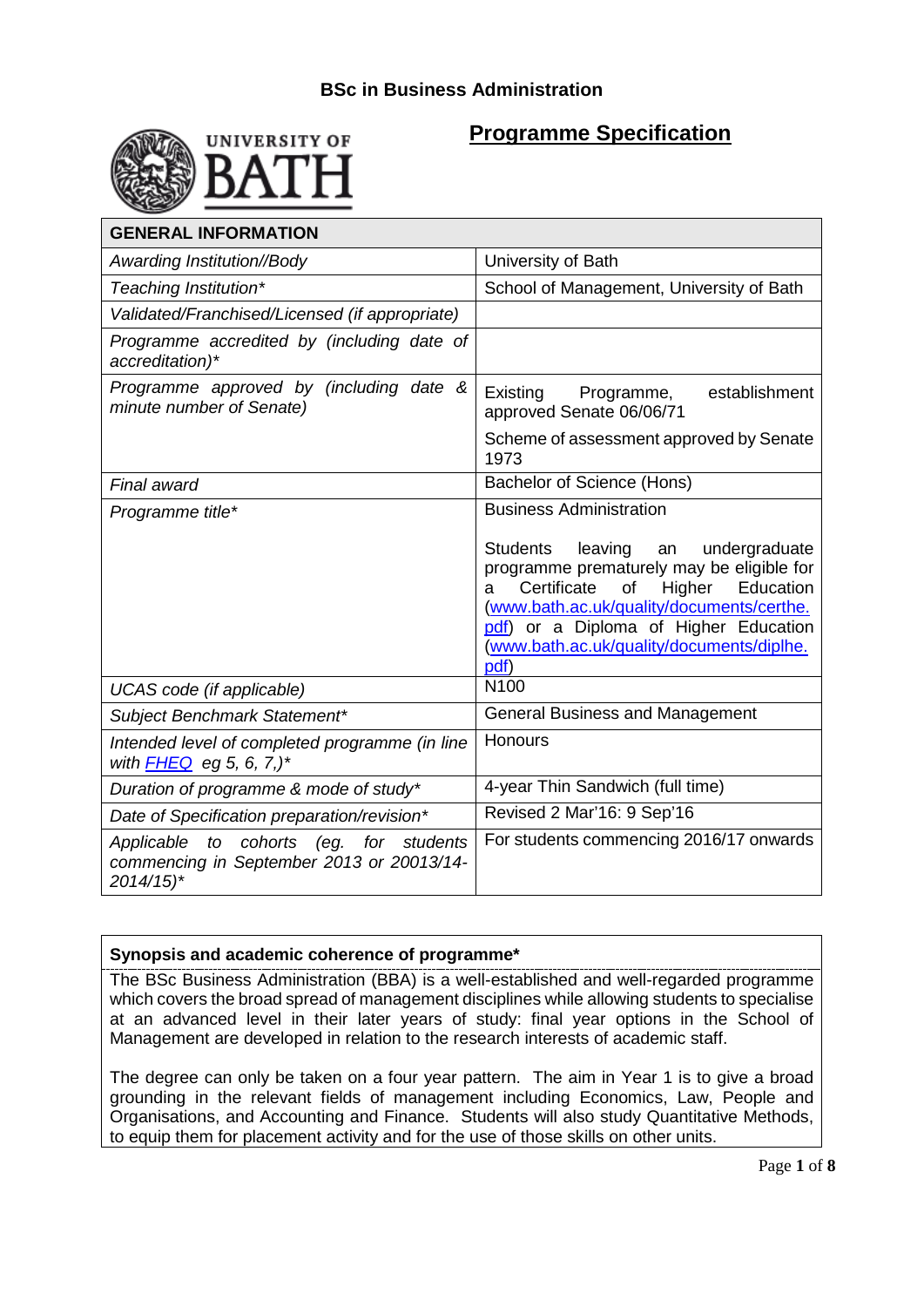From the  $2<sup>nd</sup>$  through to the final year, students are able to tailor their studies to their particular interests by choosing from a wide menu of options which covers the broad spectrum of management disciplines, reflecting the core research interests of the School: Organisational Behaviour, Accounting and Finance, Human Resource Management, Information Systems, Operations and Supply Management, Decision Analysis, Business Economics, International Business, Entrepreneurship, and Marketing. Optional units can also be taken from other Faculties such as Mathematics or Economics.

The core units in years 2 to 4 are group projects which are all Designated Essential Units. This stream of project units has been designed to expand students' capacity to engage in activity which involves both practical application of, and research into, relevant theory. Two short projects are undertaken in years 2 and 3, preparing students for more substantial and responsible work with business clients in year 4.

Placements are also core to the programme. Students must undertake a minimum of 44 weeks work spread across Semester 1 of Year 2 and Semester 2 of Year 3, with a minimum of 18 weeks in each placement. A stream of Professional Expertise and Personal Learning (PEPL) work is required of the students to encourage them to prepare for and reflect on their experience of applying for and working on placement.

The general ethos of the programme is the marrying of advanced academic study of management disciplines with the practical application of theory.

### **Educational aims of the programme\***

The aims of our BBA programme are to provide students with:

- $\triangleright$  a firm disciplinary base in business administration, and a coherent understanding of the concepts and models of business management theory and practice;
- $\triangleright$  an ability to analyse and evaluate business and management problems so that they can reach considered and appropriate conclusions, and can competently communicate the reasoning behind these conclusions;
- $\triangleright$  an opportunity to attain their full academic potential, within an environment which is constructively critical and where current research of staff members informs their teaching;
- $\triangleright$  a flexible educational framework that enables them to choose among a range of advanced courses, set in the context of multidisciplinary study where intellectual rigour and analytical skills are rewarded;
- $\triangleright$  opportunities to develop their employability skills and apply academic learning in practice through placement and project activities;
- $\triangleright$  practical experience in the application of knowledge gained at University, develop personal and business skills through placement and project activities
- $\triangleright$  opportunities to develop team leadership, presentational, time management and communication skills throughout the degree;
- $\triangleright$  self-development and assessment competencies necessary for the development of lifelong learning.

*The programme is designed to be sufficiently flexible to enable students to proceed to a variety of managerial careers or to postgraduate programmes.*

**Intended learning outcomes \*** (including teaching, learning and assessment methods, specifying those applicable for interim awards where appropriate)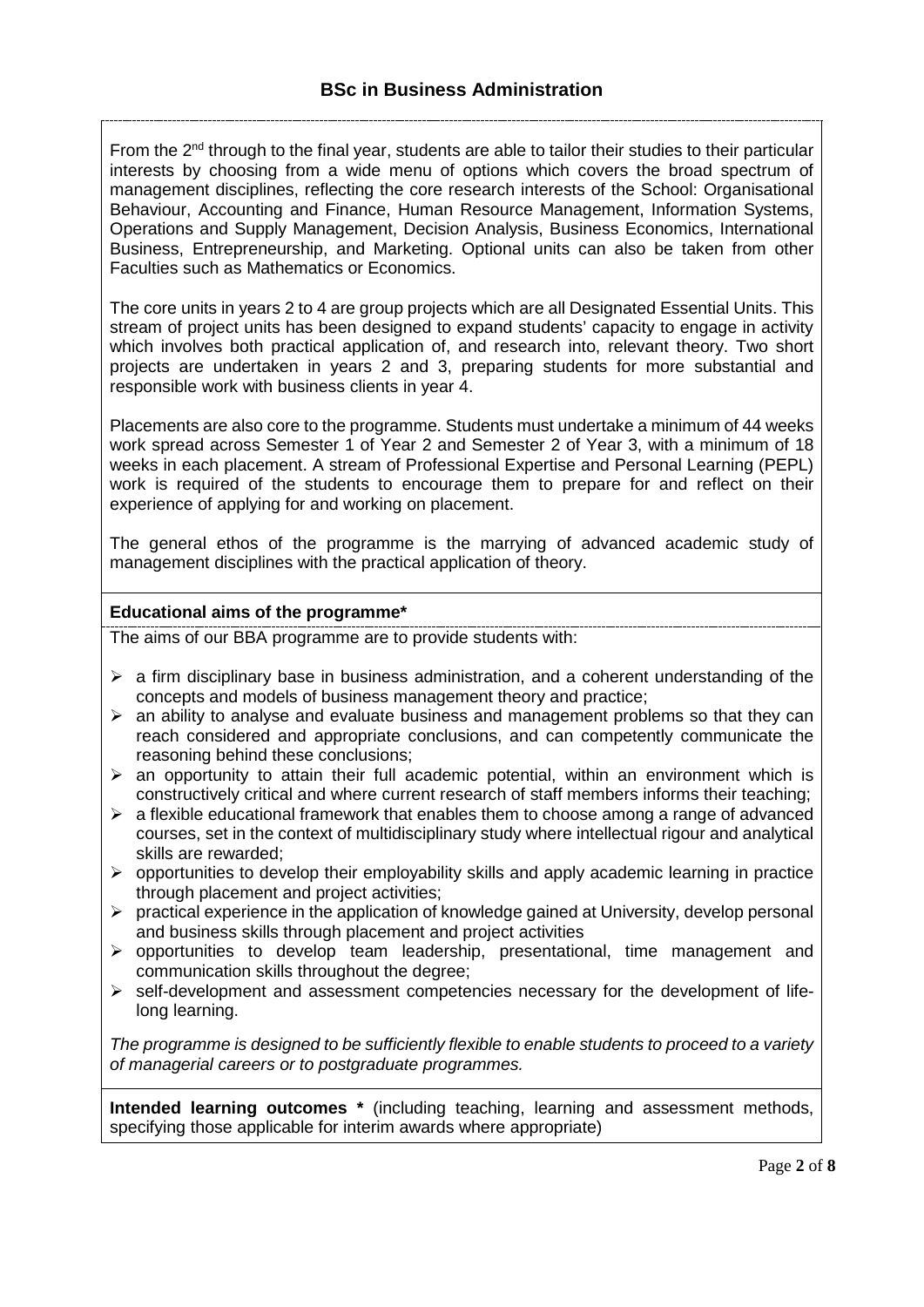Units will be studied through a mixture of lectures and tutorials, as specified in the unit templates. Assessment, similarly specified, will be through a variety of forms: individual assignments; group assignments; presentations; exercises; in-class tests, and closed- and open-book examinations.

| Knowledge & Understanding:  | By the end of the degree, students will be able to<br>consistently display:                                                                                                                                                                                                                                                                                                                                                                                                                                                                                                                                                                                                                                                                                                                                                                                                                                                                                                                                                                                                                                             |
|-----------------------------|-------------------------------------------------------------------------------------------------------------------------------------------------------------------------------------------------------------------------------------------------------------------------------------------------------------------------------------------------------------------------------------------------------------------------------------------------------------------------------------------------------------------------------------------------------------------------------------------------------------------------------------------------------------------------------------------------------------------------------------------------------------------------------------------------------------------------------------------------------------------------------------------------------------------------------------------------------------------------------------------------------------------------------------------------------------------------------------------------------------------------|
|                             | a wide knowledge and understanding of the<br>broad range of areas of business and<br>management, and the detailed relationships<br>between these and their application to practice.<br>a sound understanding of theories of business and<br>management and be able to appraise models and<br>evidence critically.<br>understanding<br>sound<br>the<br>external<br>of<br>a<br>٠<br>environment (economic, legal, social, political) in<br>which organisations operate, and the relationships<br>between organisations and their stakeholders.<br>an awareness of business issues at National,<br>International<br>levels,<br>European<br>and<br>and<br>understand the role of global, regional and<br>national institutions in setting the context for<br>business practice.                                                                                                                                                                                                                                                                                                                                             |
| <b>Intellectual Skills:</b> | Graduates of the programme will be able to consistently:                                                                                                                                                                                                                                                                                                                                                                                                                                                                                                                                                                                                                                                                                                                                                                                                                                                                                                                                                                                                                                                                |
|                             | demonstrate a clear level of understanding of<br>business relevant concepts, including the ability to<br>recall these in time constrained, closed book<br>environments and communicate these in written<br>form.<br>evaluate and interpret new information, and<br>in<br>problem<br>solving,<br>thereby<br>engage<br>demonstrating a capacity to think clearly and<br>logically about a range of contemporary business<br>issues.<br>appreciate the implications of economic, political<br>and legal changes for the management of<br>organisations.<br>exercise independent judgement and construct a<br>reasoned argument accompanied by evidence in<br>support of conclusions.<br>develop a view of business and management<br>which is influenced by a wide range of learning<br>sources, based on a proactive and independent<br>approach to learning<br>develop and apply their own perspectives to their<br>studies, to deal with uncertainty and complexity,<br>to explore alternative solutions, to demonstrate<br>critical evaluation, and to integrate theory and<br>practice in a wide range of situations. |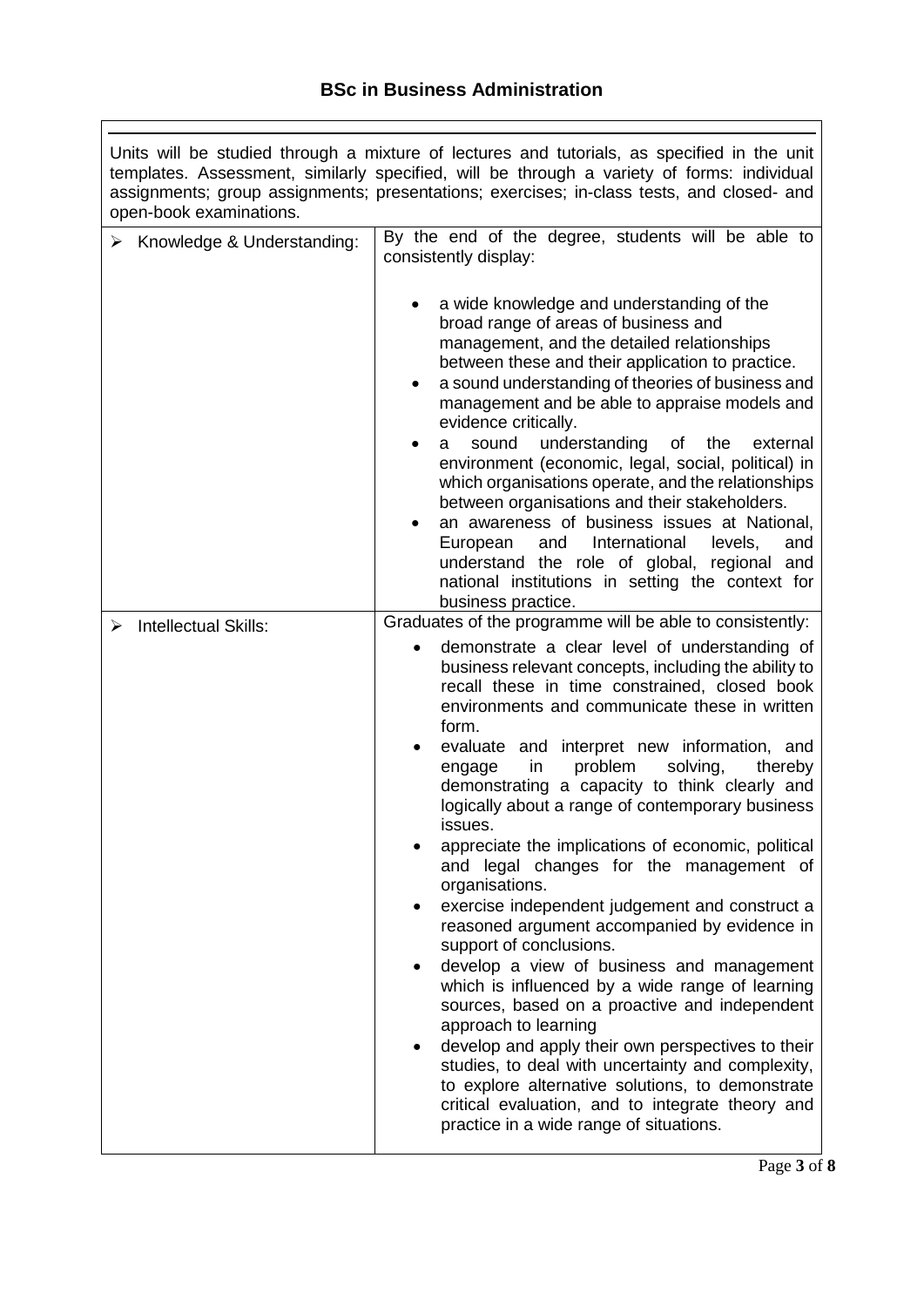| <b>Professional Practical Skills:</b>     | Graduates of the programme will be able to consistently:                                                                                                                                                                                                                                                                                                                                                                                                                                                                                                                                                                                                                                                                                                                                                                                                                                                                                                                                        |
|-------------------------------------------|-------------------------------------------------------------------------------------------------------------------------------------------------------------------------------------------------------------------------------------------------------------------------------------------------------------------------------------------------------------------------------------------------------------------------------------------------------------------------------------------------------------------------------------------------------------------------------------------------------------------------------------------------------------------------------------------------------------------------------------------------------------------------------------------------------------------------------------------------------------------------------------------------------------------------------------------------------------------------------------------------|
|                                           | understand<br>the<br>structure<br>οf<br>employing<br>organisations and be capable of investigating and<br>assessing career options prior to graduation.<br>use their experiences in placements and projects<br>to inform their career choices and to put to use<br>immediately in employment the skills they have<br>developed.<br>work in managerial or professional capacities in<br>٠<br>the private, public or voluntary sectors, or proceed<br>postgraduate<br>programmes<br>in<br>business<br>to<br>administration or related disciplines.<br>demonstrate consistent and effective negotiation<br>and persuasion skills that will useful in their<br>careers<br>contribute to management decision-making in a<br>٠<br>range of functional areas.<br>be able to develop their own careers through<br>applying the skills they have gained in real world<br>situations and adapting to future changes in both<br>financial disciplines and in the wider context of<br>business and society. |
| $\triangleright$ Transferable/Key Skills: | Graduates of the programme<br>will<br>able<br>be<br>to<br>consistently:<br>demonstrate consistent and effective written and<br>oral communications skills, both individually and in<br>a group environment.<br>communicate information effectively to audiences<br>$\bullet$<br>of different kinds.<br>plan, organise and prioritise their time effectively.<br>٠<br>work effectively in teams and groups.<br>٠<br>demonstrate the repeated ability to work under<br>٠<br>pressure in a time constrained environment.<br>appreciate their own strengths and weaknesses as<br>plan their future<br>educational<br>learners<br>and<br>development.<br>information<br>technology effectively<br>use<br>for<br>processing and analysing a range of qualitative and<br>quantitative information.                                                                                                                                                                                                     |

# **Structure and content of the programme** (including potential stopping off points)

*The programme is designed to prepare students for managerial and administrative careers in industry, commerce and public administration and for professional training in such fields as finance, marketing, industrial economics, human resource management, and organisational development. The programme lasts for four years full-time, in which an industrial placement programme blends together practical experience and broadly based interdisciplinary and multifunctional study.*

The programme begins with a year studying the major disciplines which are relevant to Business Administration and the context within which enterprises operate. Students then go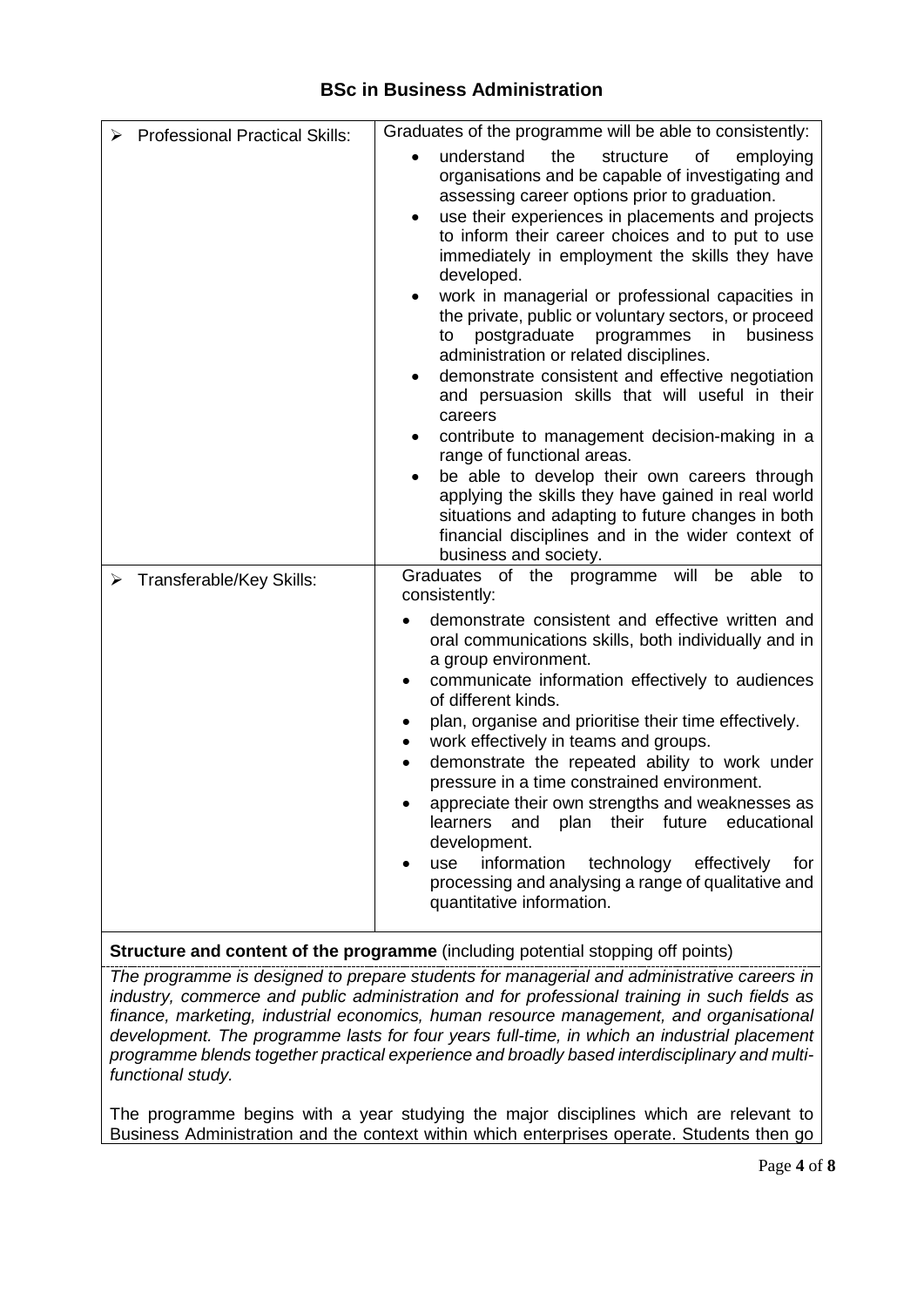on practical placement for six months during Semester 1 of Year 2, and six months in Semester 2 of Year 3. In the second and third years the process of specialising and choosing begins, together with a gradual change of emphasis away from the disciplines towards the functional areas of enterprises. In the fourth year they undertake a major piece of project work which involves a real-life business problem or issue. They are also able to take a range of specialised topics which reflect their particular interests.

*See programme structure attached separately.* 

#### **Details of work placements / work-based learning / industrial training / study abroad requirements**

Placements are an integral part of the learning and teaching processes of the degree, enabling students to engage in the process of critical reflection upon the knowledge and skills they have developed and to demonstrate their understanding and skills in practice. Placements take place during the 1<sup>st</sup> semester of Year 2 and the 2<sup>nd</sup> semester of Year 3.

Each placement is valued at 30 credits and is assessed on a pass/fail basis. Students must satisfy the following conditions in order successfully to complete the placement and gain the relevant credits:

i) carry out to a satisfactory standard the work prescribed by the employing organisation for a minimum of 18 weeks (excluding holidays) and adhere to the Code of Practice laid down by the Placements Office;

ii) complete a minimum of 44 weeks over the two placements combined;

iii) complete satisfactorily the prescribed preparation work before each placement period;

iv) complete satisfactorily the prescribed post-placement debriefing including any written project work which is required and pass this work. A student who fails to reach the minimum standard must resubmit the work to a satisfactory standard within a set time period.

**Details of support available to students** (e.g. induction programmes, programme information, resources)

University of Bath students attending programmes of study at the Claverton Campus are usually encouraged to stay in University halls of residence during their first year and will be supported in their transition into University life and study by Resident Tutors. These are postgraduate students or staff who live in the halls of residence and are responsible for the general welfare, health and safety and discipline of student residents.

All taught students will be allocated a Personal Tutor and postgraduate research students a supervisor who are responsible for monitoring and supporting the academic progress and general welfare of their students.

Staff in these roles will be able to respond to many of the questions and concerns raised by their students. However, there is also a range of specialist student support services that will offer both information and advice to support these staff working with their students, as well as take referrals to work more directly with the students. Students can also self-refer to these services.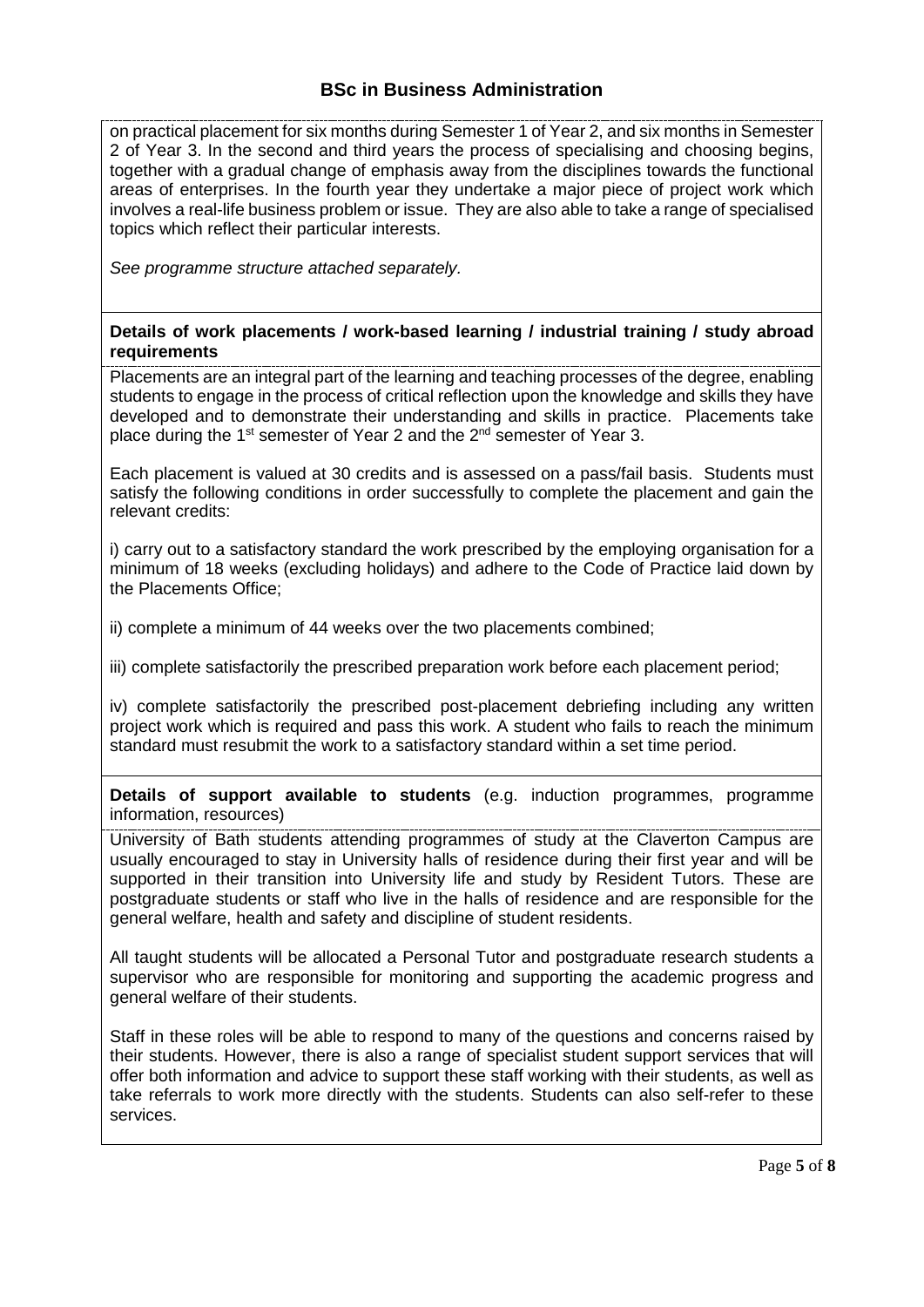These services can provide information, advice and support in relation to accommodation, emotional difficulties, assessment of needs and provision of support relating to disability, student funding, general welfare, academic problems, student discipline and complaints, careers, international students, spiritual matters, part time work, security and personal safety. The Students' Union can also provide advocacy for students. More information about these services can be accessed via: [http://www.bath.ac.uk/students/support/.](http://www.bath.ac.uk/students/support/)

There are also Medical and Dental Centres, and a Chaplaincy on campus that are very experienced in meeting the needs of a student population, as well as a University nursery and vacation play scheme to provide childcare for older children during the school holidays*.*

### **Admissions criteria** (including arrangements for APL/APEL)

The standard criteria are:

**GCSE** 

Essential- English and Mathematics grade B or 6 (or equivalent) Preference for grade A or 7 (or above)

and

### A Levels

## **Typical Offer**: AAA/A\*AB at A2 Level

**Alternate Offer**: AAB with specified grades per subject plus one of the following:

- o Grade A in an EPQ
- o Grade B in the Welsh Bacc Advanced Skills Challenge Certificate
- o Grade M1 in Cambridge Pre-U Global Perspectives

Information on preferred subjects and subject combination can be found here: [http://www.bath.ac.uk/study/ug/prospectus/subject/business-administration/entry](http://www.bath.ac.uk/study/ug/prospectus/subject/business-administration/entry-requirements/)[requirements/](http://www.bath.ac.uk/study/ug/prospectus/subject/business-administration/entry-requirements/)

or

International Baccalaureate - 36 points including 6, 6, 6 or 7, 6, 5 in three Higher Level subjects

or

## German Abitur 1.8 with 13/15 English and 12/15 Mathematics

or

Alternative or international qualifications, and non-academic criterial detailed here: [http://www.bath.ac.uk/study/ug/prospectus/subject/business-administration/entry](http://www.bath.ac.uk/study/ug/prospectus/subject/business-administration/entry-requirements/)[requirements/](http://www.bath.ac.uk/study/ug/prospectus/subject/business-administration/entry-requirements/)

For non-native speakers of English, a minimum grade of 7.0 on IELTS is required.

APL (Accreditation of Prior Learning) would not normally be available for applicants to the  $2^{nd}$ year of the programme. Important preparation work for the  $1<sup>st</sup>$  placement takes place during the  $1<sup>st</sup>$  year of the programme and direct entry to year 2 is therefore impossible. Any other decisions on APL are to be taken on a case-by-case basis by the team concerned with managing the programme. Students applying for APL will be required to submit a portfolio of evidence of the achievement of relevant learning outcomes, as specified in QA45/47 from the University's Quality Assurance Manual.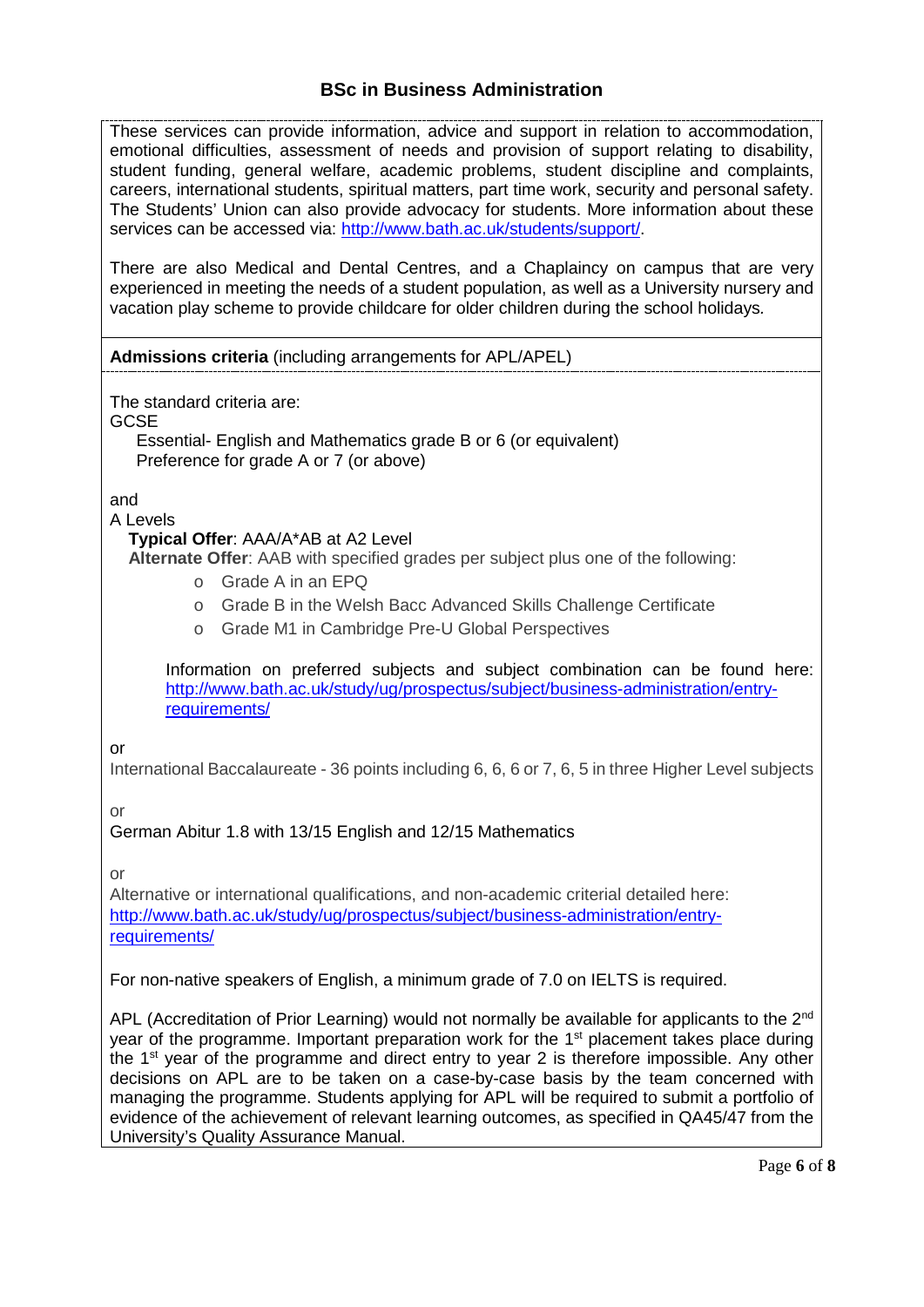APEL (Accreditation of Prior Experiential Learning) may be available to candidates with professional experience. The same process of producing a portfolio of evidence of the achievement of learning outcomes will be required as for APL.

Accreditation for either APL or APEL will normally only be available for core, not optional, units. APL and APEL can only be granted on up to 50% of the credits in a programme of study.

#### **Summary of assessment and progression regulations**

The programme is fully compliant with the University's New Framework for Assessment: Assessment Regulations (NFAAR). The NFAAR describes the rules for progression from one stage of the programme to the next (including supplementary assessment, and the extent of failure that can be condoned) as well as for the award of degrees. Students taking the programme will be assessed according to these rules; further information about the NFAAR is available at<http://www.bath.ac.uk/registry/nfa/index.htm> - Table 1 attached to the end of this specification indicates which sections of the web-page should be consulted for each stage of the programme.

Table 2, also attached to the end of this specification, describes how the programme is structured in terms of the NFAAR – including stages. Information about Designated Essential Units (DEUs) and Designated Alternative Programmes (DAPs), and the definitions for parts and stages of programmes, are also available in the NFAAR (see Appendix 2: Definitions).

**Indicators of quality and standards** (e.g. professional accreditation)

*(For more general information on each part of the framework, click on the link)*

To assure continuing excellence in its quality and standards, the University of Bath has a quality management framework including:

- 1. A [Quality Assurance Code of Practice](http://www.bath.ac.uk/quality/cop/statements.html) and associated regulations and policies
- 2. A learning, teaching and quality committee structure which monitors quality and standards and instigates action for enhancement. For further information: **[Governance](http://www.bath.ac.uk/quality/documents/QA3-PS-Guid-QS-Gov.docx)** [Review and Monitoring](http://www.bath.ac.uk/quality/documents/QA3-PS-Guid-QS-RevMon.docx)
- 3. [Staff development arrangements](http://www.bath.ac.uk/quality/documents/QA3-PS-Guid-QS-ASD.docx) that assist staff in enhancing their own performance as educators, as researchers or as professional support services staff.

[Students](http://www.bath.ac.uk/quality/documents/QA3-PS-Guid-QS-StuVoice.docx) are involved in many of these processes. The emphasis here is upon the *informed* student voice - engaging with students as academic citizens to ensure they have opportunities to take an active part in shaping their own learning.

A more detailed overview of the University's [Quality Management Framework](http://www.bath.ac.uk/quality/documents/approach-to-quality-management.pdf) is set out in a summary document.

The University's management of its academic standards and quality is subject to external institutional review by the [Quality Assurance Agency o](http://www.qaa.ac.uk/)n a six year cycle. In its 2013 Institutional Review, the QAA confirmed that the University met its expectations for the management of